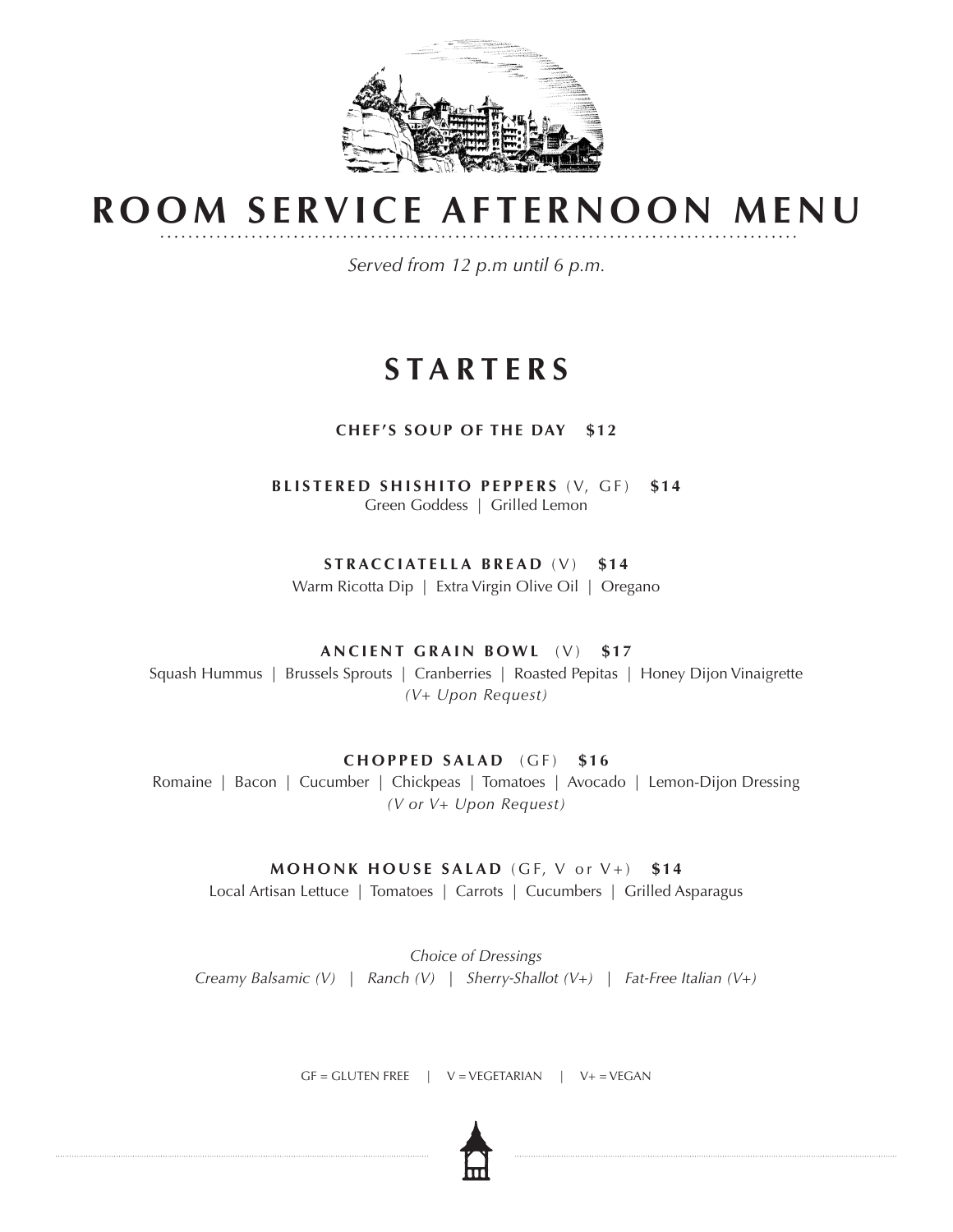## **WOOD FIRED SPECIALTIES**

**PANUOZZO NAPOLETANO SANDWICH \$27**

Italian Sausage | Fire Roasted Peppers | Provolone | Italian Salad | Marinara Sauce | Garlic Aioli

SALUMERIA BIELLESE PEPPERONI PIZZA \$23

Chanterelle Mushrooms | Caramelized Onions | Local Honey *(GF Upon Request)*

**FRESH MOZZARELLA AND CURED ROMA TOMATOES PIZZA** (V) **\$23**

Basil Oil | Pine Nuts *(GF Upon Request)*

**FIRE ROASTED EGGPLANT AND MUSHROOM FLATBREAD** (V) **\$25**

Feta | Tahini *(GF Upon Request)*

## **SANDWICHES**

*Served on Brioche Bun with French Fries*

**HOUSE HALF POUND BEEF BURGER \$29** 

Choice of Cheese | House Burger Sauce | Red Onion Jam *(GF Upon Request)*

#### **VEGETARIAN BURGER** (V) **\$26**

Choice of Cheese | House Burger Sauce | Red Onion Jam *(V+ Upon Request)*

### **CRISPY CHICKEN SANDWICH \$26**

Coleslaw | Bread and Butter Pickles | Dijon Aioli

*No additional gratuities are expected. We cannot guarantee the absence of cross-contamination. Please let your server know if you have any food allergies.*